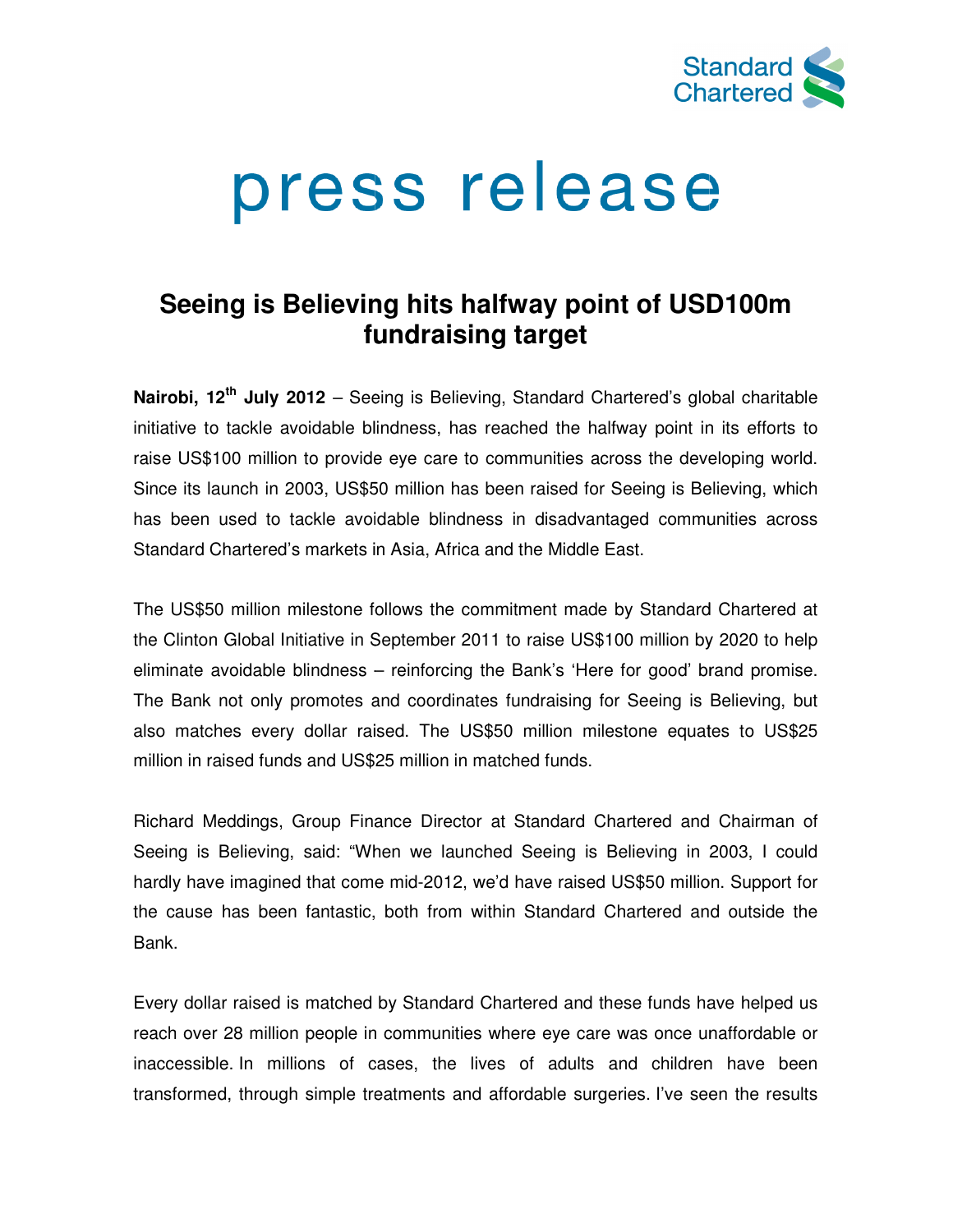first-hand, and they are nothing short of remarkable. We are now focused on raising the next US\$50 million, thereby reaching our goal of raising US\$100 million by 2020."

The US\$50 million raised for Seeing is Believing has helped fund more than 2.8 million eye operations, 4.9 million eye-care screenings and has enabled over 168,000 pairs of eye glasses to be distributed across Asia, Africa and the Middle East. Through Seeing is Believing, NGOs have helped move eye care up the public healthcare agenda in countries such as China, Ghana, Indonesia and South Africa.

The funds raised for Seeing is Believing have already been used to run eye-care projects in 24 countries. These projects include:

- The establishment of 40 vision centres across India, which provide a financially sustainable model to ensure consistent and long-term eye care for people in communities such as rural areas and slums who have not traditionally had this access;
- The training of over 200 mid-level ophthalmic staff in Nigeria, to increase the rate of cataract operations in Kano, Oyo and surrounding states by 50 per cent in order to help tackle a backlog of people needing surgery, resulting in 46,850 people receiving operations over three years;
- The integration of eye care into health screening in Pakistan's schools and the development of a standard approach for such eye screenings.

Staff engagement is and continues to be an essential part of Seeing is Believing. A large number of Standard Chartered's 87,000 employees use their paid volunteering leave to raise funds or to support eye-care NGOs by raising awareness of eye-care issues in their local communities.

# **- Ends -**

## **Notes to Editors:**

### **Standard Chartered – leading the way in Asia, Africa and the Middle East**

Standard Chartered is a leading international banking group. It has operated for over 150 years in some of the world's most dynamic markets and earns more than 90 per cent of its profits in Asia, Africa and the Middle East. This geographic focus and commitment to developing deep relationships with clients and customers has driven the Bank's growth in recent years. Standard Chartered PLC is listed on the London and Hong Kong stock exchanges as well as the Bombay and National Stock Exchanges in India.